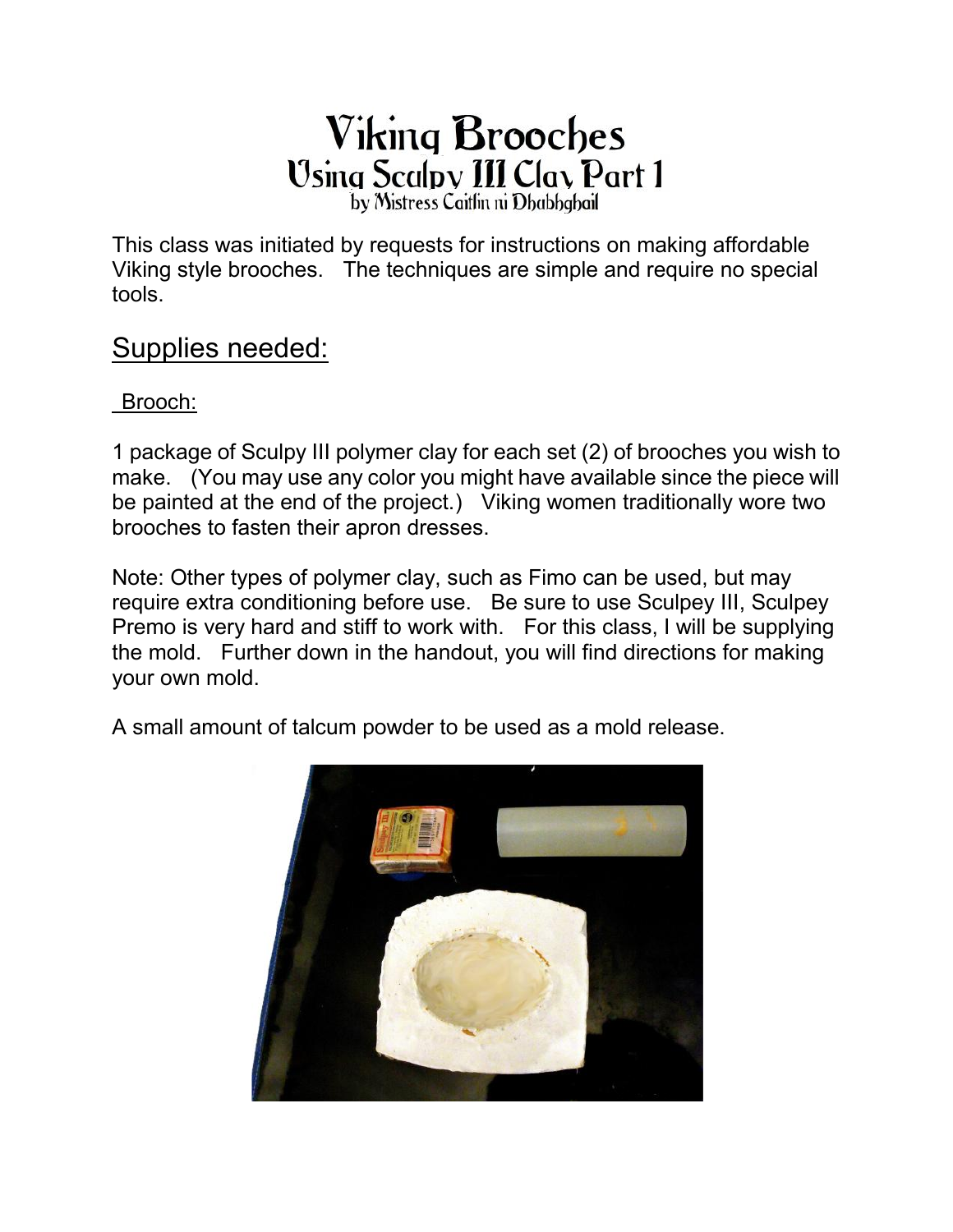



A dedicated clay roller is best, but a glass jar or any round cylinder may be used, such as PVC pipe.

#### **Do not use any utensils with this project that will come in contact with food.**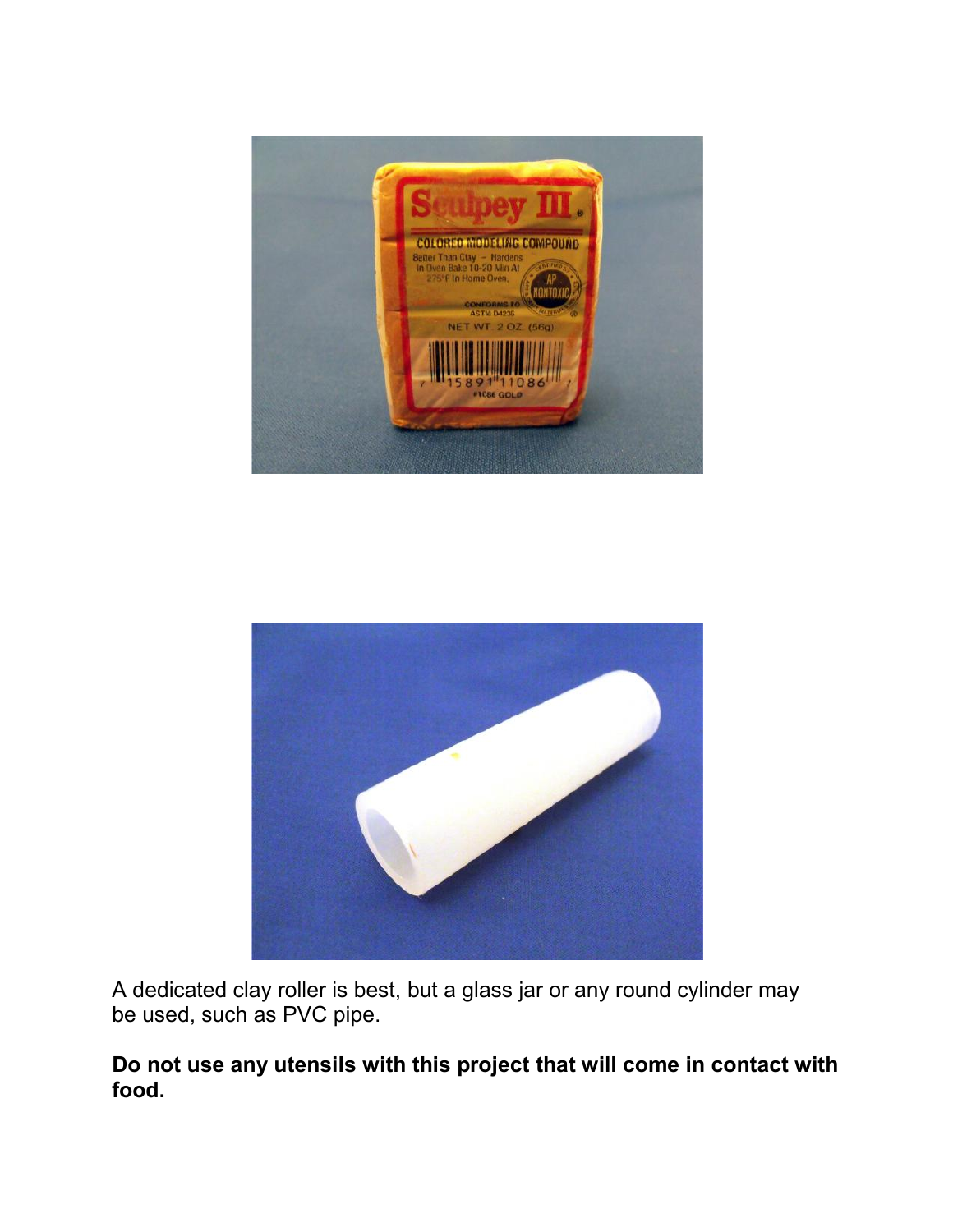

#### **Fibula:**

10 in. of galvanized steel wire in 16 gauge for each brooch.

Small thin rectangular piece of business card stock to back the wire fibula in your brooch. It should be approximately 1  $\frac{1}{2}$  inches by about  $\frac{3}{4}$  inches in size. Bend the piece slightly so that it approximates the shape of the back of the brooch. It's sole purpose is to support the wire and to keep it from working out the back of the finished pin after repeated use

Round needle-nose pliers, flat needle pliers, wire cutters

#### **Other supplies needed:**

**Rust-O-Leum Brite Metallic** spray paint in gold or silver. Test other paints on scrap fired clay before use as many will eat the surface of the clay and destroy your work. Gold leaf can be applied, but is sometimes difficult for inexperienced users

**Rub 'n Buff gold leaf** (silver if you want silver brooches) Oval mold: (For this version, I will be supplying the mold, so you can skip making it. The spoon version will give you a smooth base which you can decorate in any manner you wish.)

#### **Clear lacquer spray**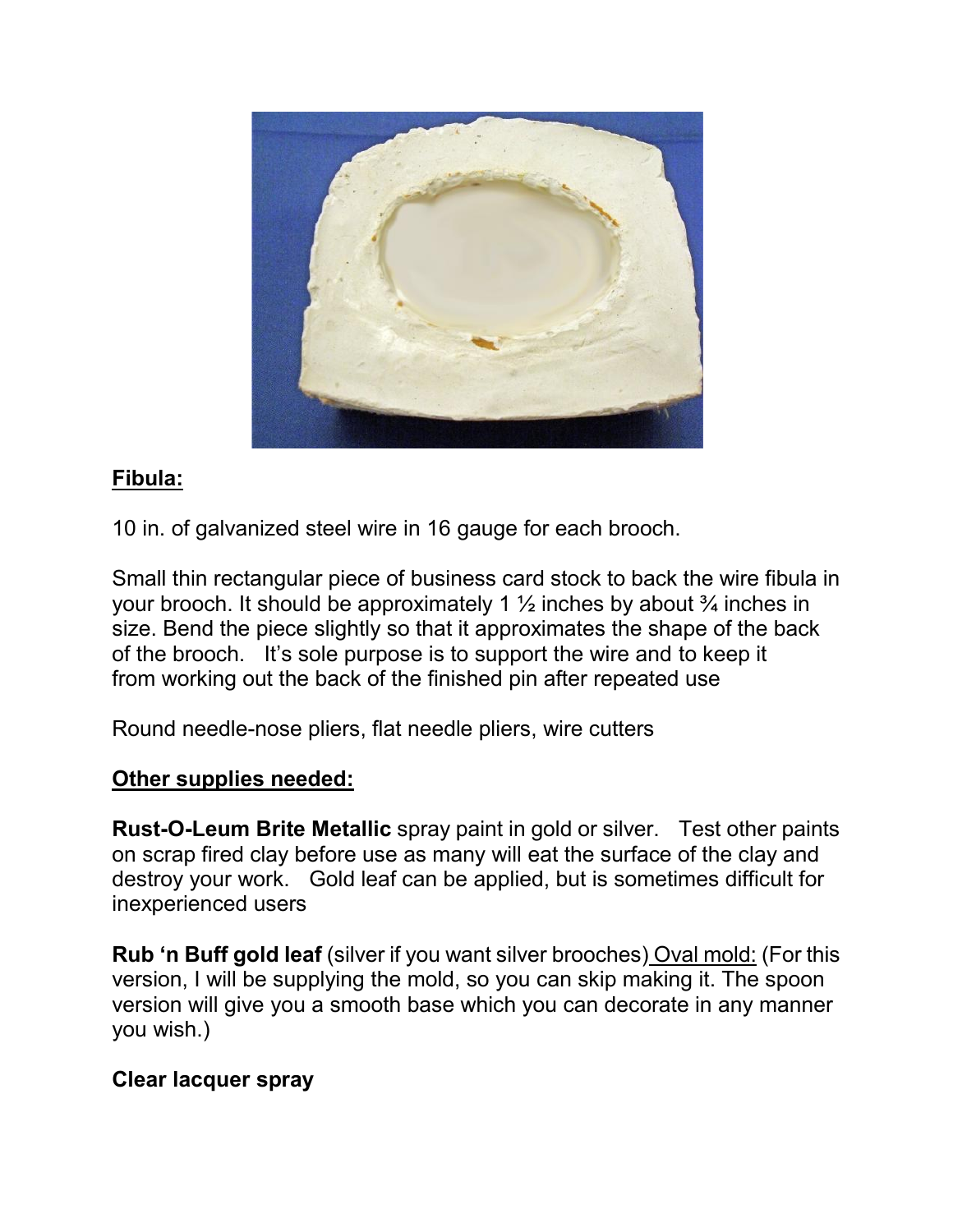# **Supplemental directions for making the mold:**

#### **Supplies needed:**

Plaster of Paris Mixing container Box or plastic container to hold the mold until it is dry Water and plastic mixing spoon for mixing plaster A properly shaped stirring spoon of that will form the mold for the brooch itself. (These can be difficult to find, but I found one that was a perfect oval at Old Time Pottery. Some spoons are egg shaped, and they could be used, but will not be as correct. Size of the spoon portion should be approximately 2 inches by 2 ¾ inches, but you will have to use what you find. Be cautious not to get one much larger than this as it will be too heavy, and one smaller than this may not support the apron dress.)

Seal the sides of the box with tape so that the plaster will not leak out before it sets. A plastic container of an appropriate size may also be used. Line the box or plastic container with a single sheet of aluminum foil. This will allow the easy release from the container when the plaster has set. Mix the plaster according to its directions and set the spoon into it. The plaster should just come up to the edge of the spoon when you press it into the plaster. Use weights or tape to hold the spoon in place until the plaster sets. Let sit a minimum of 24 hours or until the plaster is dry and warm to the touch.

#### **Making the brooch:**

After your mold has cured and is dry, preheat your oven to 275 degrees Fahrenheit (or whatever your particular clay calls for.) You are now ready to construct your brooch.

For food safety purposes do not allow Sculpey to come into direct contact with any food utensils or anything that may touch food.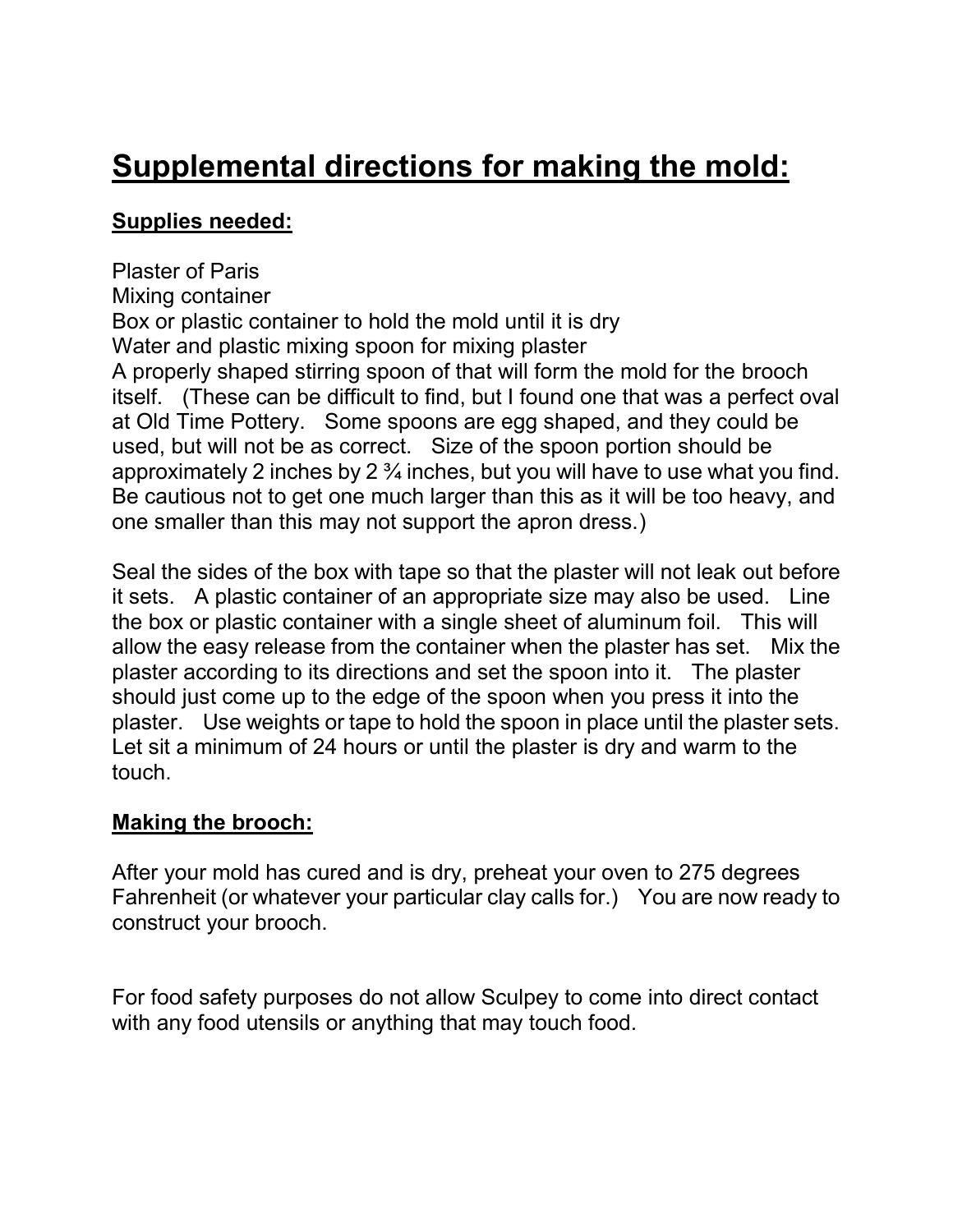

Carefully open your package and note the baking temperature and time printed on the packaging.



Break the block of Sculpey into two equal pieces and set the second half aside to use in making the second brooch.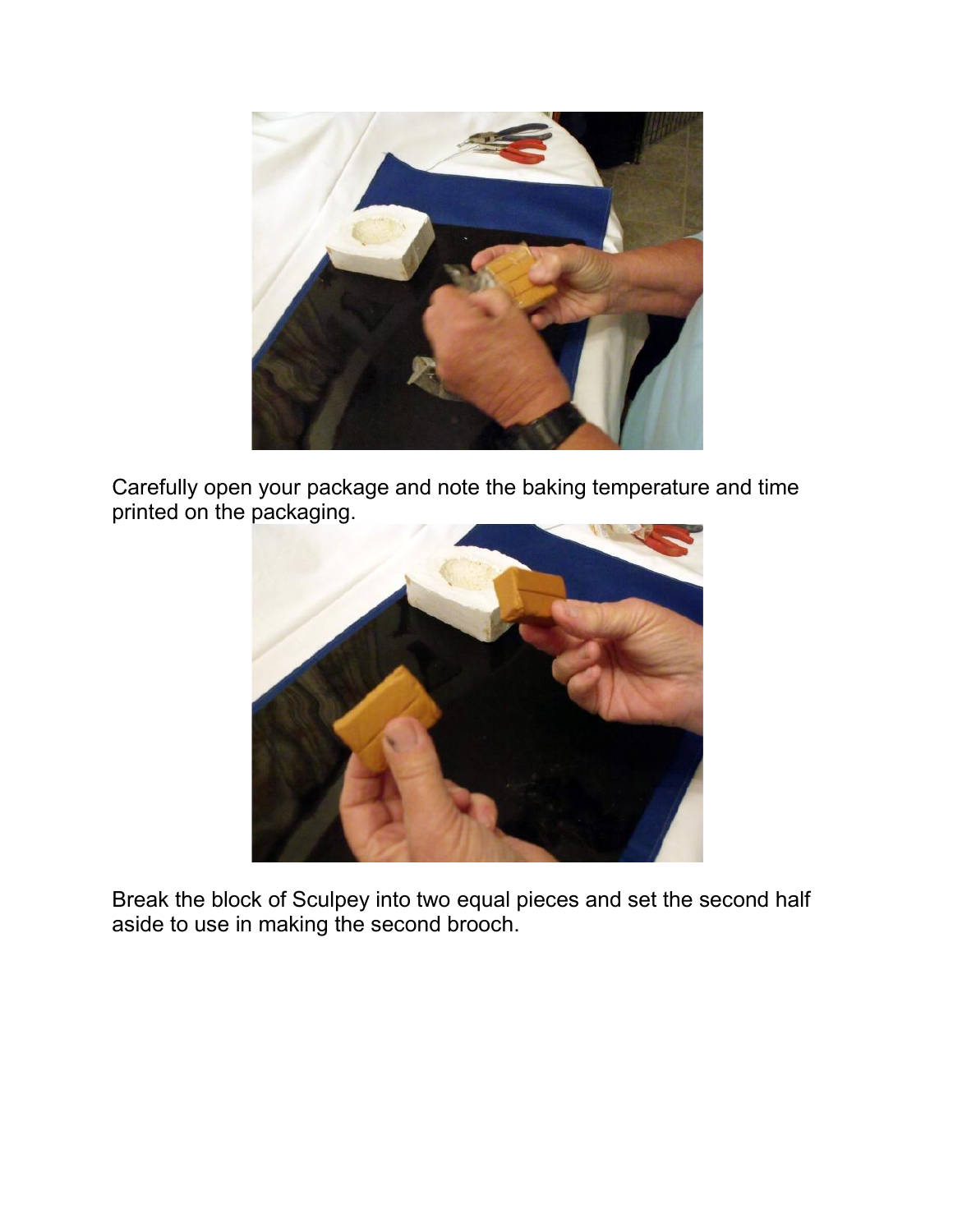

Carefully knead the Sculpey with your hands until it becomes soft and pliable.



Using your roller, roll the Sculpey into an oval shape approximately 1/8 inch thick.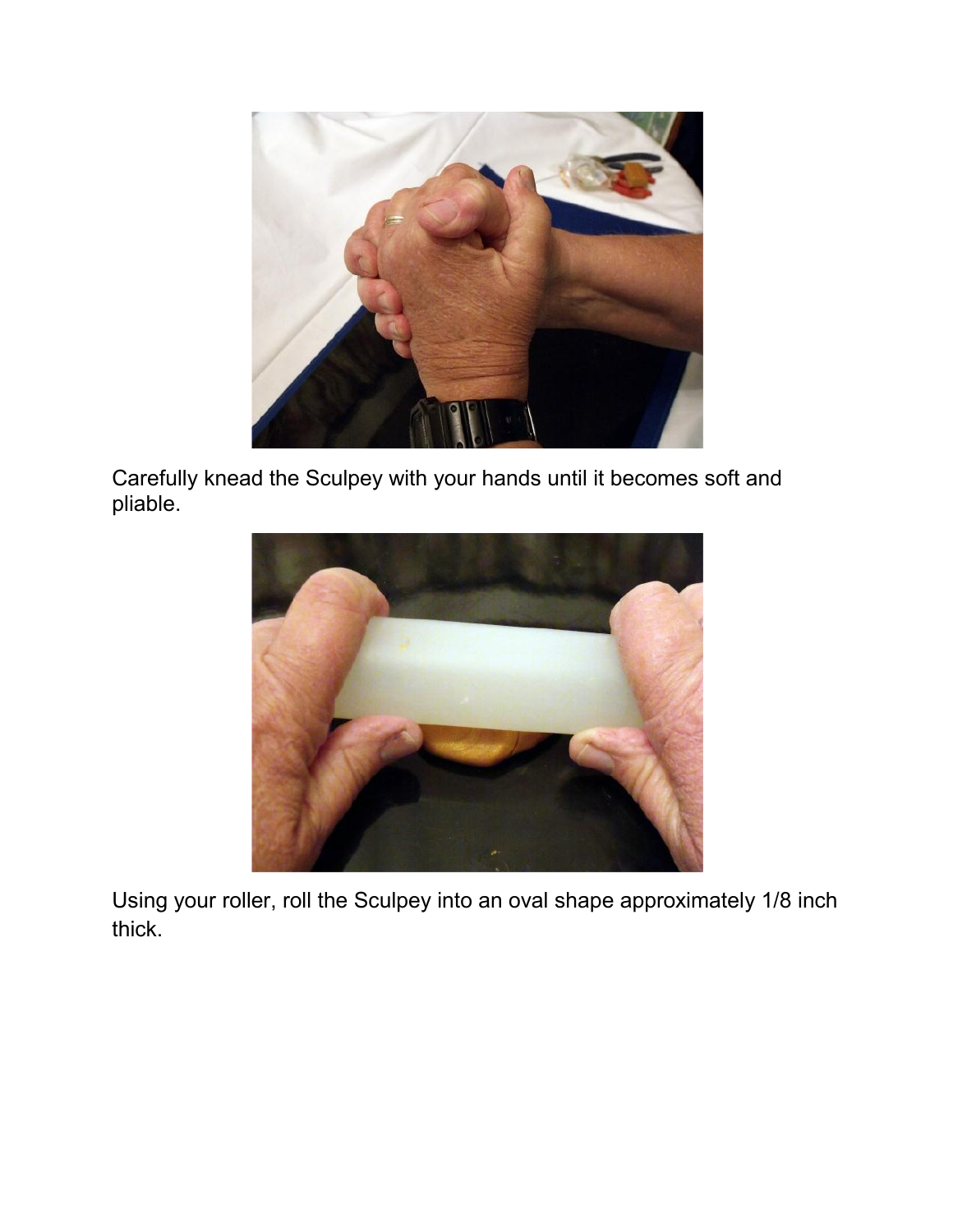

Carefully dust your mold with talcum powder and remove any excess. Do not let it fill the grooves of the mold or you will loose detail.



Place the piece of Sculpey over the mold and carefully mold it into the shape of the mold by pressing down on it with your thumbs.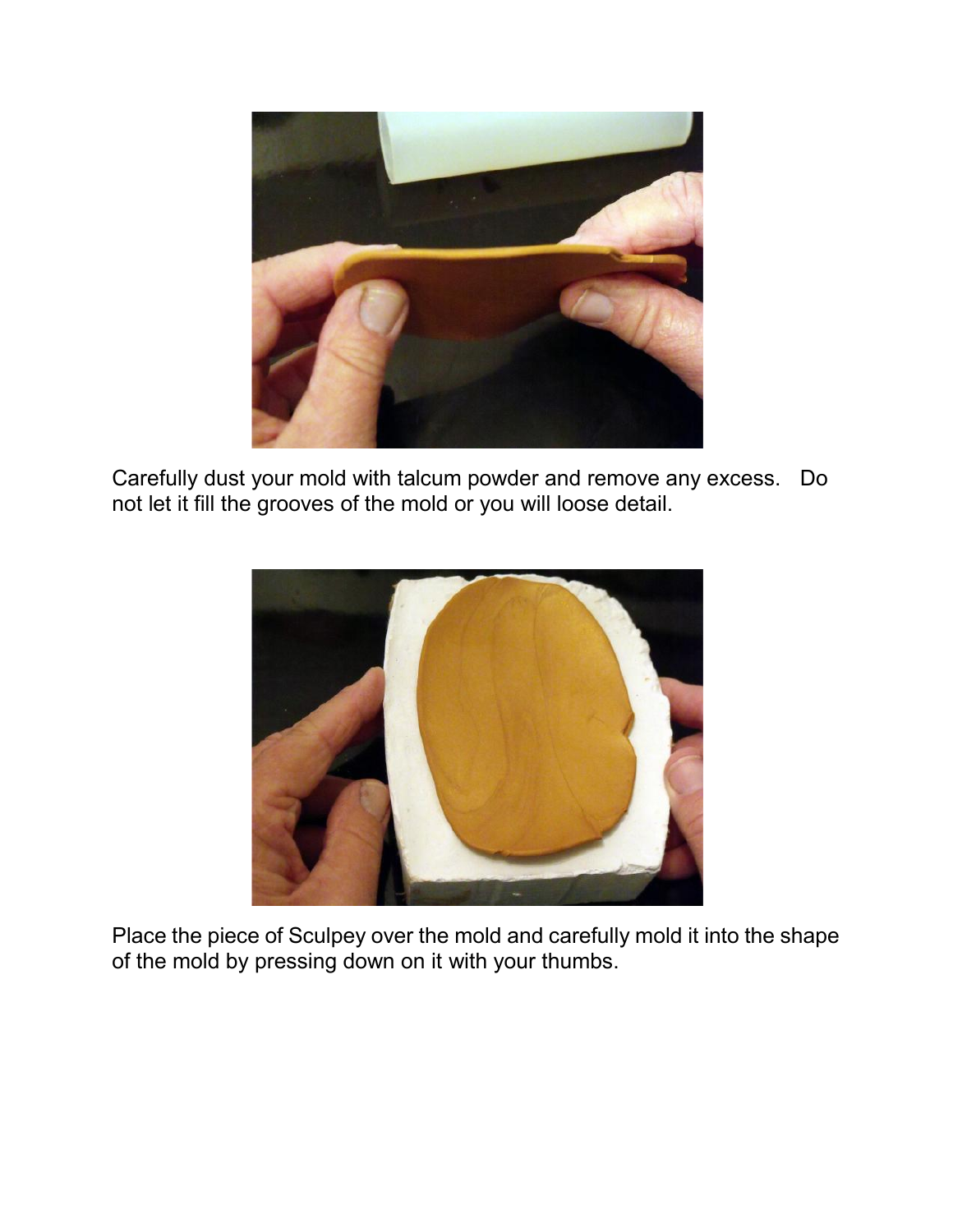

Press firmly all over the clay so that it makes a firm impression of the mold. The better you do this, the finer the detail will show up. Be careful not to make it paper thin, as the wire fibula will mar the surface in later steps.

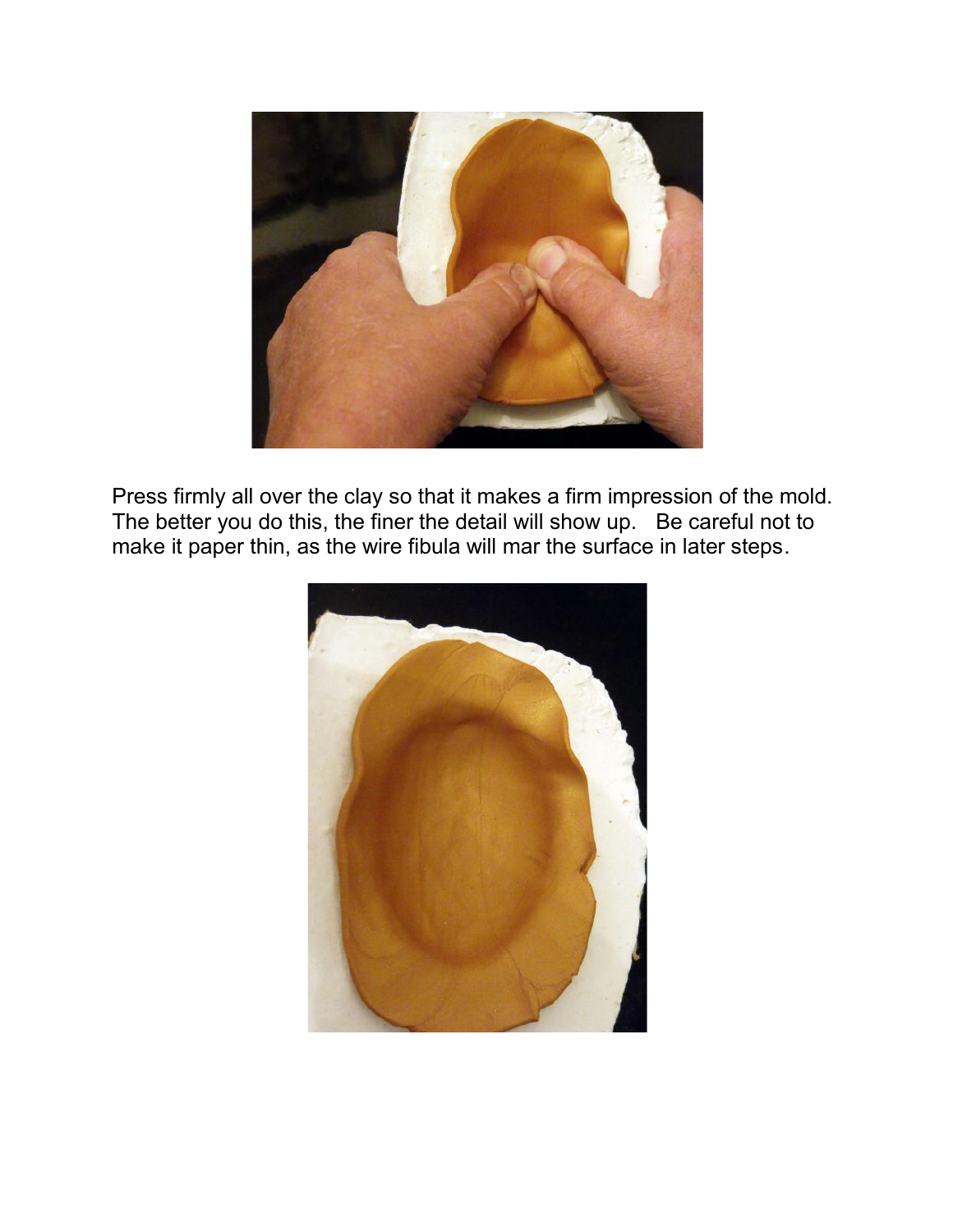

Carefully trim off the excess clay, the extra will be used later in the project.